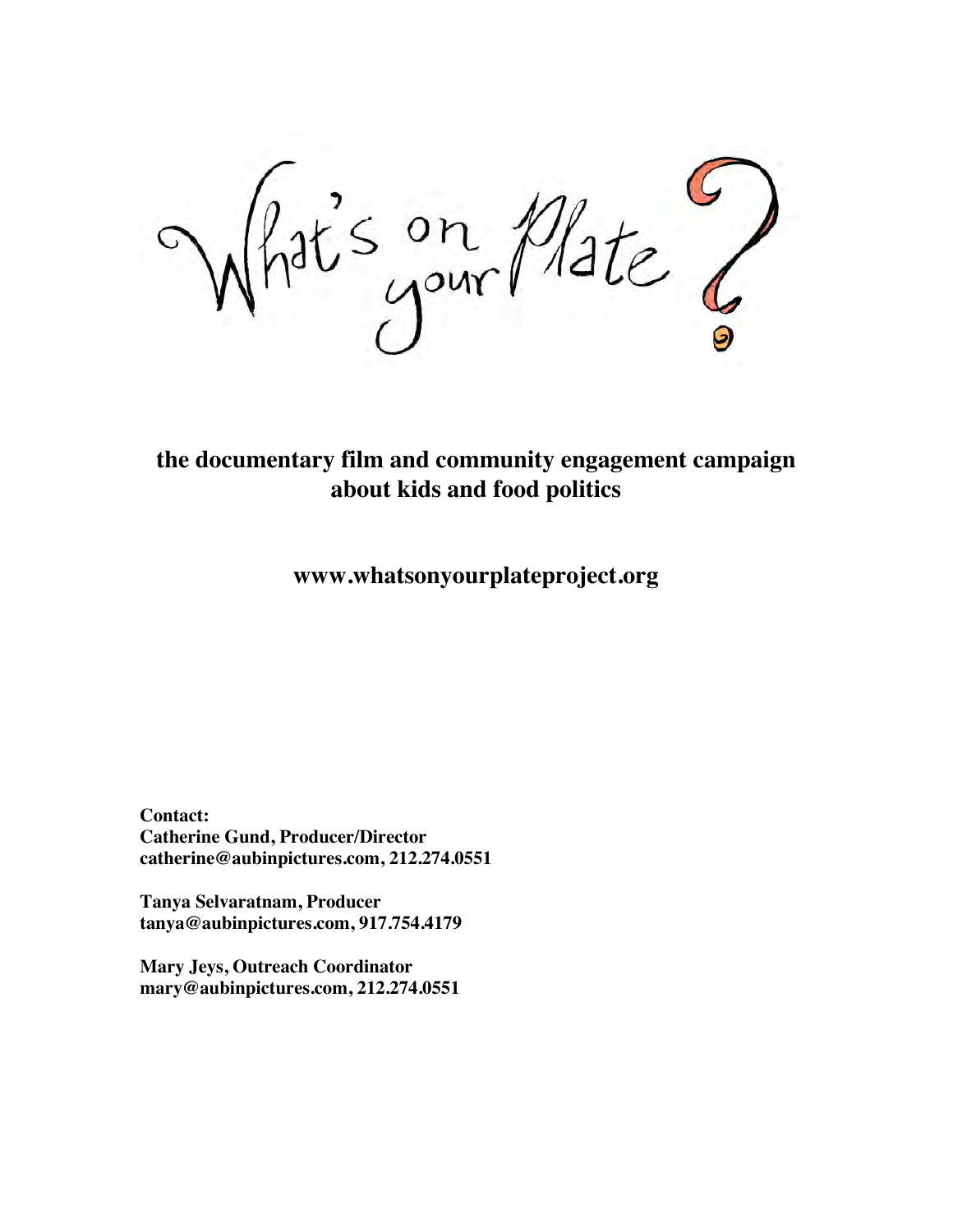## **"***What's On Your Plate?* **is exactly the film we need now."** – Michael Pollan,

Ideal for families to watch together and intended for EVERYONE, *What's On Your Plate?* follows the many paths, the conflicting economics, and the disparate decisionmakers that all play a part in what we eat. Through the eyes of two inquisitive elevenyear-old girls, Sadie and Safiyah, from New York City, the film presents a variety of perspectives on how food reaches an urban community and the associated challenges.

*What's On Your Plate?* was designed to be not only a documentary film about kids and food politics but also a tool in the large and growing food reform movement. This outreach plan, created for potential partners, will: 1) describe the project and explain why it is important RIGHT NOW; 2) demonstrate the potential for a community engagement campaign around the documentary film and its corollary materials (website, curriculum, and theme-based DVD clips; and 3) offer suggestions for how existing and possible partners may incorporate the project into their own organizations' mission and outreach. Aubin Pictures seeks alliances with parents, teachers, food activists, policy makers, journalists, corporations, scientists, and, most importantly, kids to spread the message about the importance of local, healthy food in a young person's life.

## **THE FILM AND ITS POTENTIAL**

#### **Synopsis**

*What's On Your Plate?* is a witty and provocative documentary about kids and food politics. Over the course of one year, the film follows two eleven-year-old multiracial city kids as they explore their place in the food chain. Sadie and Safiyah talk to food activists, farmers and storekeepers, as they address questions regarding the origin of the food they eat, how it's cultivated, and how many miles it travels from farm to fork. Sadie and Safiyah visit supermarkets, fast food chains and school lunchrooms. They also check out innovative sustainable food system practices by going to farms, greenmarkets, and community supported agriculture (CSA) programs. They discover that these options have a number of positive effects: they are good for the environment, help struggling farmers survive, and provide healthy, affordable, locally grown food to communities, especially lower-income urban families. The film culminates with a delicious meal, with many local ingredients, cooked by the girls and friends they have made along the way. In the film, Sadie and Safiyah formulate sophisticated and compassionate opinions about urban sustainability, and by doing so inspire hope and active engagement in others.

## **Why this project is needed now**

The United States is nearing an unprecedented crisis around children and diet-related health issues:

- **The generation of Americans born in the year 2000 is the first in history to have a shorter life expectancy than its parents.**
- **Childhood obesity has quadrupled in the last 10 years.**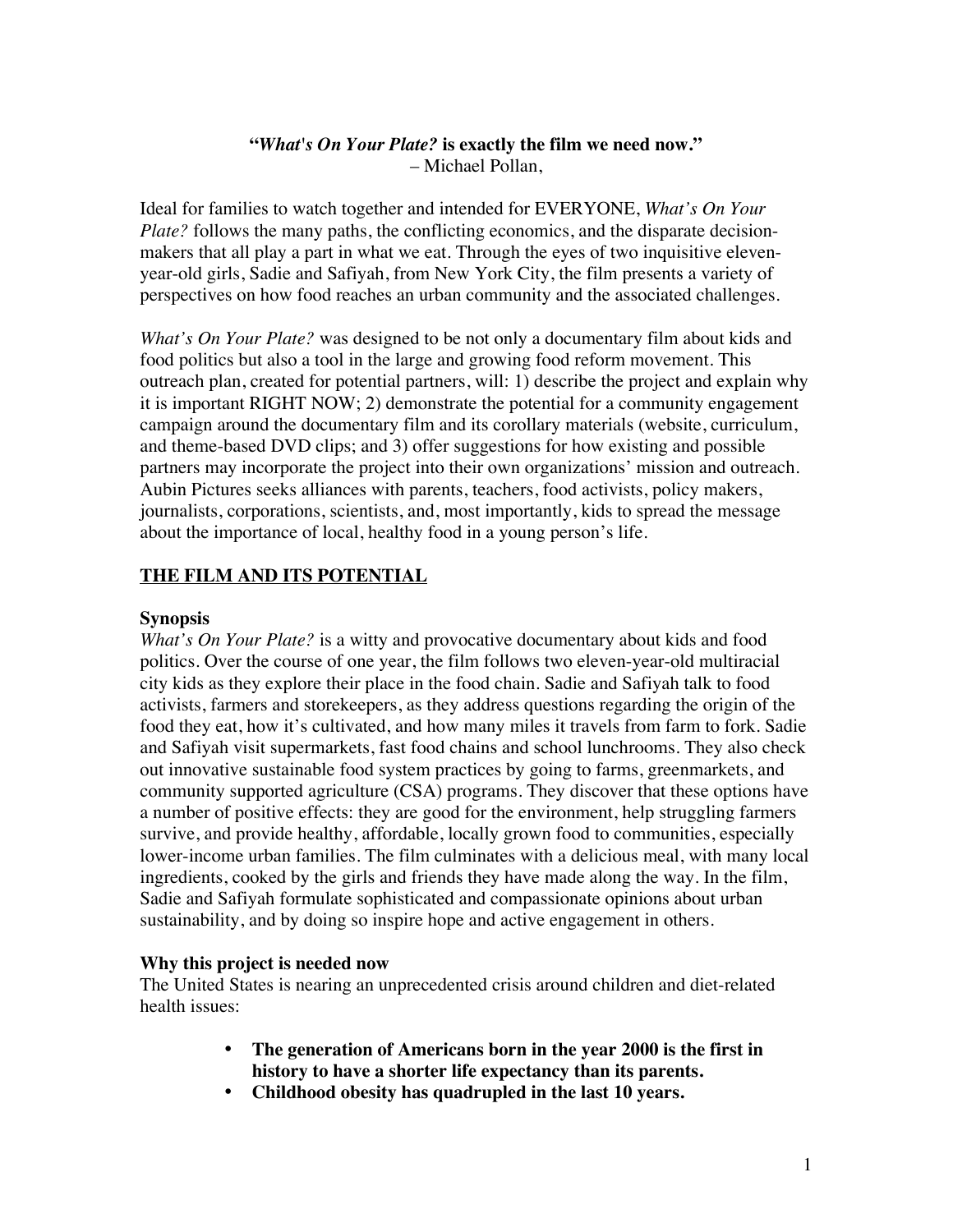# • **Estimates say two out of three black and Latino children in the U.S. will develop type II diabetes during their lifetimes.1**

*What's On Your Plate?* is a fun, educational and accessible movie about:

- 1. how kids feel about food;
- 2. how kids contend with the life-threatening epidemics of childhood obesity, heart disease and diabetes; and
- 3. how families can change the way their food is accessed, prepared, and eaten.

After watching the film, Advisory Council Member Alice Waters wrote, "It was an amazing experience to hear kids talking about these issues. This movie can have a real impact on the way we think about what we're eating."

# **Audience**

The film's audience is broad because the issues it addresses are universal, intergenerational, and cross-cultural. Target demographics include:

- Children ages 7-14
- Parents and Caregivers
- Teachers and Coaches
- High School and College Student Mentors<br>• School Administrators
- School Administrators
- Community Organizers and their constituents
- Health Practitioners<br>• Local Politicians
- Local Politicians
- Environmentalists and Green Groups
- Supermarket Owners and Green Market Organizations
- Food Suppliers and Restaurateurs

# **OUTREACH AND MATERIALS**

## **Distribution plans**

*What's On Your Plate?* is the zeitgeist for a huge and growing movement, and the country is changing. The President and First Lady Michelle Obama themselves have made healthy local eating a priority. The film and its community engagement campaign are maximizing the opportunities for reaching a vast public.

The film was completed in February 2009 and has shown at major international film festivals. Beginning late Fall 2009, the film will be available for community and classroom screenings through Bullfrog Films, the leading U.S. distributor of educational media. Every day, Aubin Pictures has received hundreds of screening requests from all over the country. In partnership with Bullfrog, Aubin Pictures is launching its outreach campaign and capitalize on this enormous interest to show the film in local settings. The film has the potential to reach millions of people, especially children and their families.

 $\frac{1}{1}$ <sup>1</sup> Centers for Disease Control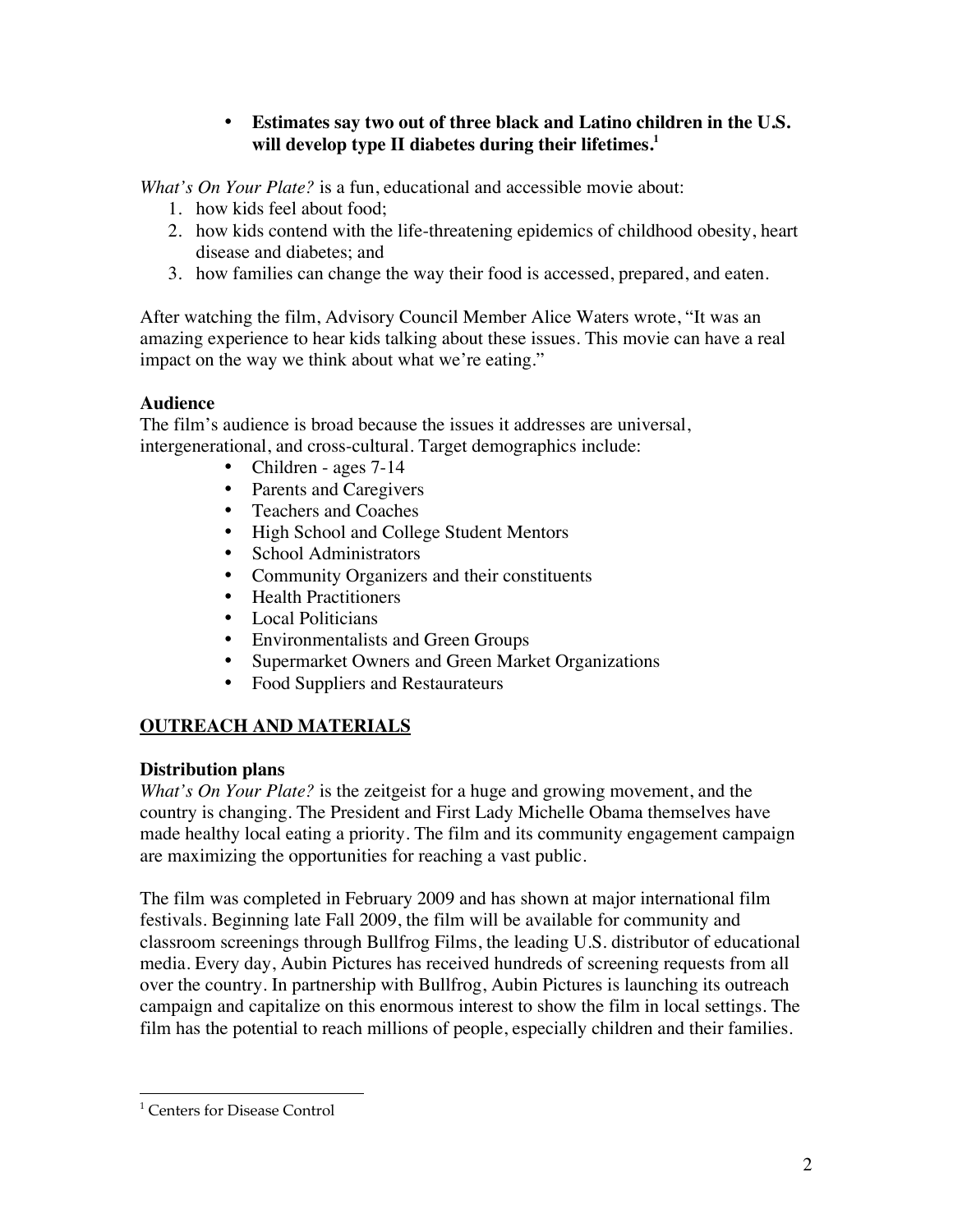#### **Festivals and special screenings**

The film premiered on February 13, 2009 in the Culinary Cinema Program of the Berlin International Film Festival. The organizers of the Berlinale hosted a half-day long event for 60 schoolkids, their teachers, and some parents. The audience watched the film, had a Q&A with Sadie and Safiyah, and then enjoyed a healthy vegetarian meal prepared by some of the kids with a local celebrity chef.

When the film screened at the Green International Film Festival in Seoul, Korea, it received a Special Mention. The organizers of the festival informed Aubin Pictures: "the jury wanted to single out one film for special mention which we thought deserved recognition, and that is WHAT'S ON YOUR PLATE? by Catherine Gund. We thought this was engaging, funny, inspiring and uplifting - a film with a real feel-good factor which treated a serious subject in a way which drew us in, and didn't turn us off. The two main characters, Sadie and Safiyah, were complete naturals and were the perfect vehicle for engaging younger audiences as well as Mums and Dads. Well done to *What's On Your Plate?*."

At the Seattle International Film Festival, the post-screening panel was led by an editor from The Seattle Times. Participants, including people who work with farmers markets, fisheries and chefs' schools, discussed how to apply the lessons of the film in the Northwest context. Audience members said they were immediately going to join a local CSA. One viewer was so inspired that he wrote a food poem for his son and stood up to read it after the panel.

Below is a list of past and upcoming screenings:

February 11: Berlin International Film Festival (World Premiere)

May 2: Brooklyn Food Conference

May 7: Salt Lake City Film Center, hosted by Geralyn White Dreyfous

May 21: Green International Film Festival, Seoul, Korea (Asian Premiere)

June 12-13: Seattle International Film Festival (North American Premiere)

June 27: BAM Cinemafest (New York Premiere), outdoor screening in Fort Greene Park

July 7: Afro-Punk Festival, Brooklyn, NY

August 19: Swaner Center for Eco-Agriculture, Salt Lake City, UT

September 20: Wine Country Film Festival (California Premiere)

September 24: Urbanworld Film Festival, New York, NY

September 25: Solar One/Rooftop Films, outdoor screening (School Outreach Kickoff)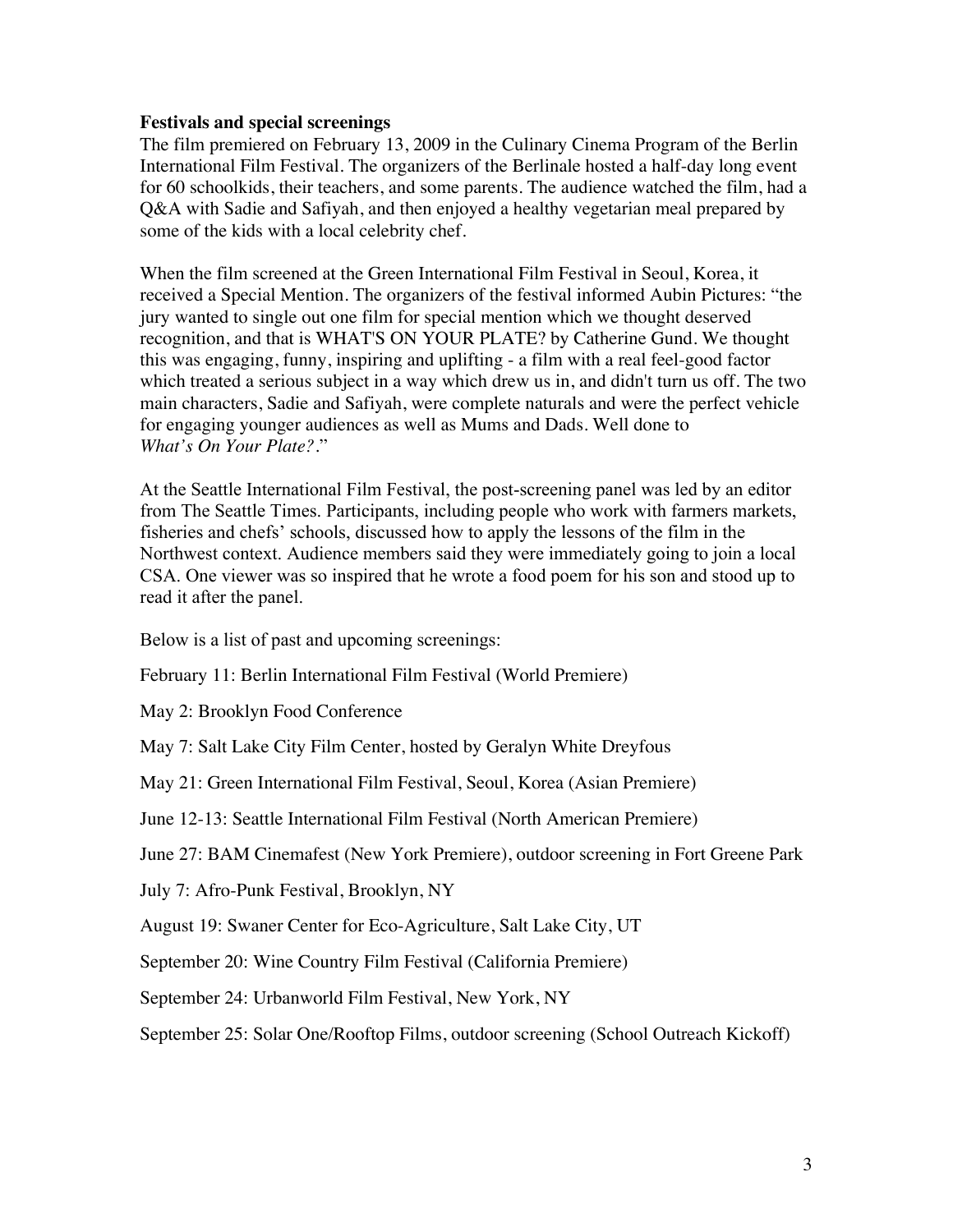#### **Outreach Tool: Curriculum**

Exploring the topic of food is an opportunity for learning, in subjects like nutrition education, geography, math, science, and more. *What's On Your Plate?* has great interdisciplinary potential and will be used in schools across departments. Our curriculum puts the film into context and offers project ideas, challenges, and science experiments,



while asking the question, "What is food?".

Aubin Pictures worked with Solar One and created a curriculum to be used in tandem with the documentary by thousands of schools and after-school programs throughout the country. The *What's On Your Plate?* Curriculum is a comprehensive guide to understanding the importance of food systems and the relationship food has to our communities, schools and our own bodies. The objective is to facilitate an understanding of how food affects your local community and to empower students to re-imagine where their food comes from and how it affects their local ecology. Each of three lessons, or modules, is subdivided into three sections fostering a dialogue between teacher and student about local food, school food and health issues related to the food we eat. The overall flow of the document prompts students to think about the systems, relationships and connections food has to their everyday lives:

- What's the Story
- Let's Take a Closer Look
- Let's Re-Imagine the System

One of the main goals of this guide is to provide a framework for students to understand and think about the systems behind many of the food items we eat everyday. Where does our food come from, where is our food grown, how does this affect our health? By thinking about the systems and relationships between our built and natural environment, students gain a greater understanding of the possible problems and solutions that affect our local and global sustainability.

The curriculum frames the school and neighborhood as an interactive, real-world design lab. From re-imagining cafeterias as dining rooms, and the potential for gardens, composting and community supported agriculture – what better way to address sustainability than in the students' immediate environment! Relevance is oftentimes a missing element in understanding sustainability and its relationship to food; the WOYP Curriculum encourages teachers and students to take local and immediate action in their communities.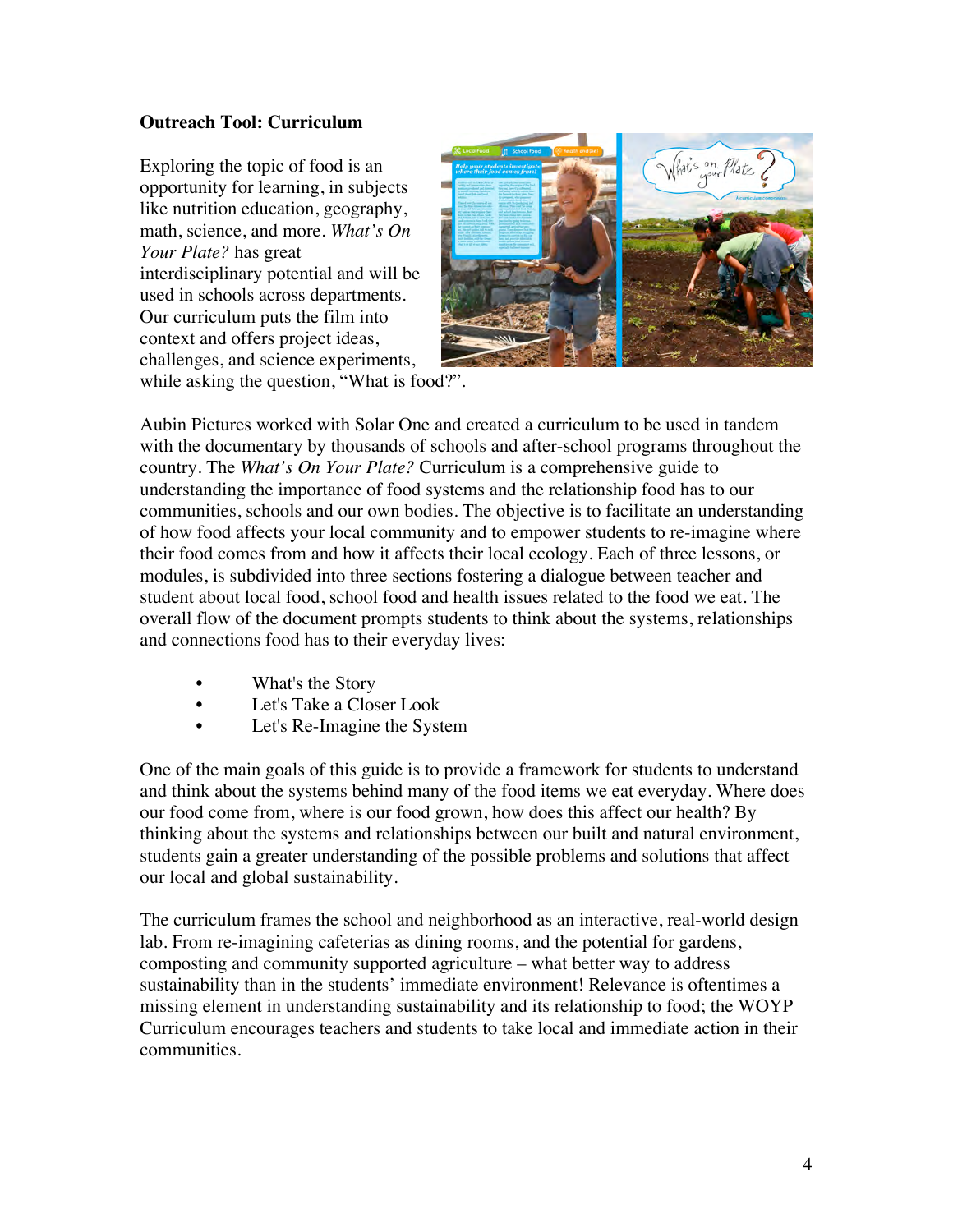## **Outreach Tool: Website**

#### Aubin Pictures has created

www.whatsonyourplateproject.org to serve as an informational, intergenerational, and interactive hub for its audience. Young visitors to the site can play games that educate them about healthy food vs. unhealthy, and sustainable local food vs. global industrial farming. Community leaders can find information about how to schedule local screenings. And everyone can upload their own ideas, photos and videos. The site is a wealth of information on actions people can take in their own communities, and a portal linking much excellent policy, organizing and educational work nationwide.



Our partner, Fledgling Fund, generously granted the seed money to develop the website, which is nearing completion under the guidance of design collective Futurefarmers.

# **IDEAS FOR NON-PROFIT PARTNERSHIPS AND USES OF THE FILM**

To maximize the community engagement campaign, Aubin Pictures continues to develop alliances with outreach partner organizations. These groups are coordinating screenings and discussions, promoting events, providing guidance on content, and suggesting resources. Most significantly, they are using the film, curriculum, and website as tools in their own campaigns.

On January 12, 2009, Aubin Pictures and Working Films hosted a summit for the documentary film, *What's On Your Plate?.* This full-day event, held at the Office of the Borough President of Manhattan Scott Stringer (who also appears in the film discussing his Go Green initiative), brought together the *What's On Your Plate?* filmmakers with partner organizations to jumpstart the development of the collaborative campaign.

Participating organizations in the *s*ummit included: Active Citizen Project, Alliance for a Healthier Generation, Children's Aid Society, Cuyahoga Valley Countryside Conservancy, The Fledgling Fund, Garden Project, James Beard Foundation, Just Food, National Farm to School Network, Nelson Institute For Environmental Studies, The New York Coalition for Healthy School Food, Office of the Manhattan Borough President, Slow Food USA, Solar One, Stone Barns Center for Food and Agriculture, and Sustainable Table.

A number of organizations noted the power of the stories in *What's On Your Plate?* that can be helpful for fundraising purposes. For example, the Cuyahoga Valley Countryside Conservancy stated that the film can "be used to build public (and funder) understanding of the profound consequences of where and how food is grown – and, hence, the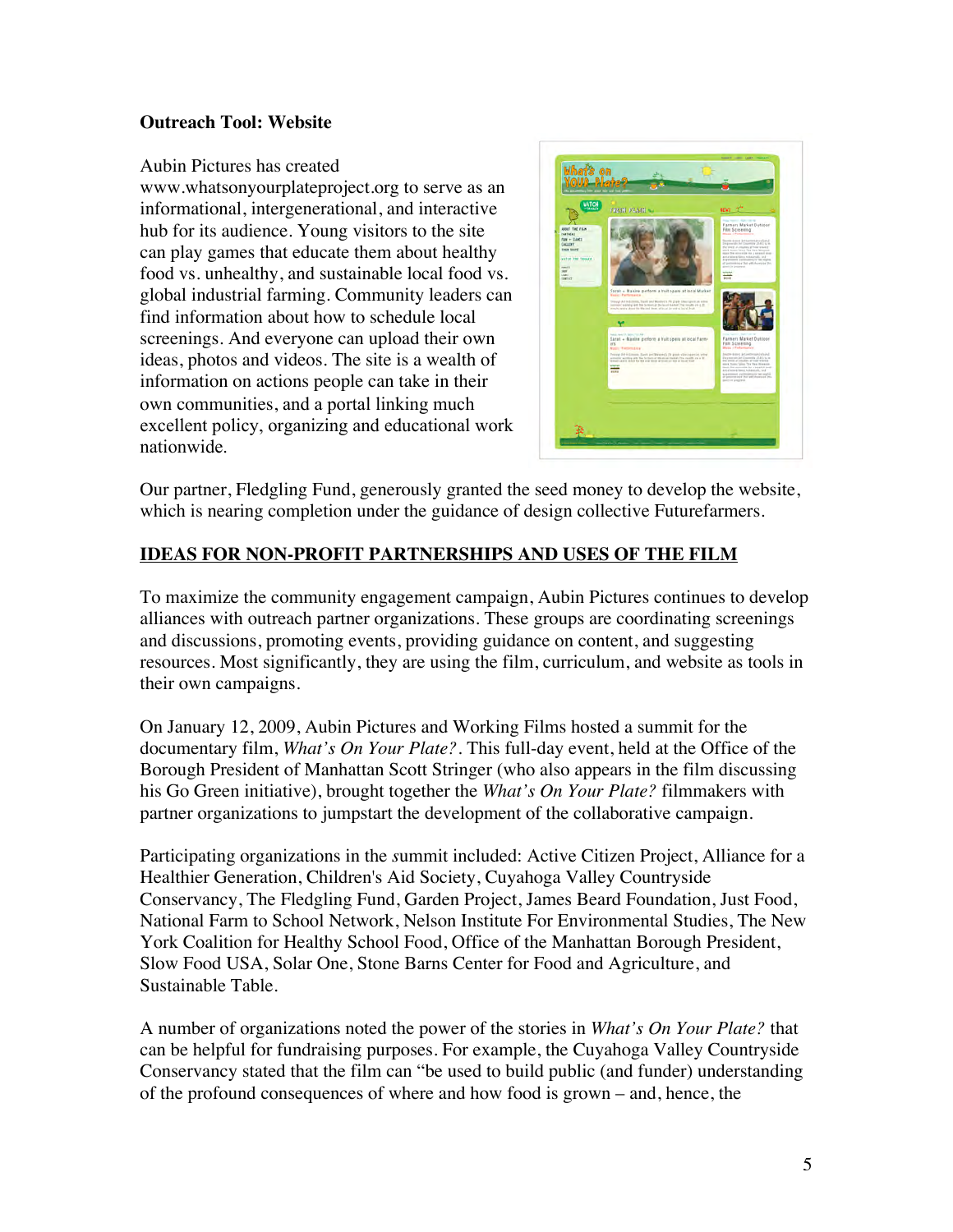significance and need for these innovative 'food literacy' programs." Just Food stated, "We are excited about the film because it so eloquently portrays both the dire need for good food options in schools and communities of color throughout the City and the spirited independent efforts being made to grow, market, and distribute high quality produce in the neighborhoods that need it most. The need for our organization's work and the successes we have attained are well represented (if not specifically named) in the film."

Participants discussed and planned how *What's On Your Plate?* can fit specifically into their existing programs. Here are a few examples of collaborations that are underway:

#### The Alliance for a Healthier Generation

•: It is using the movie to inspire the 1.5 million "health-oriented" kids in its empowerME movement to take notice of local food systems and where food comes from. The Alliance is also co-sponsoring a video and poster campaign to get even more young people involved.

#### Children's Aid Society

•: Funded by an NYC grant, located in Harlem and Brooklyn at six sites, the Fun Food Smart Food program is a 12-week curriculum for middle school students. They will show the film halfway through the program to inspire the students' final projects. Their youth market program is tied to greenmarkets located in East Harlem and the Bronx. They are using the film with kids who work the farmers' stands in their own schools.

#### Cuyahoga Valley Countryside Conservancy

• The Countryside Conservancy is now working with Cuyahoga Valley National Park, Cuyahoga Valley National Park Association, and Old Trail School (an independent K-8 school located in the National Park) to develop a demonstration farm on a 15-acre portion of the school's campus. The school will adopt the *What's On Your Plate?* curriculum and use the three modules of the film in the classroom. CVNPA will develop and run a complementary residential "farm school" program bringing area school children to the site (25-30 kids, 3-4 days per visit). The project will develop model local curricula and training for use by other schools in the region.

#### Just Food

• In the film, Sadie and Safiyah talk about one of their goals being to start a CSA in their community with the Angel Family Farm. In a partnership with Just Food, the girls have done just that! The Angel Family Farm CSA has 30 member families and is based at The Neighborhood School in downtown New York City. The families agreed that fresh produce left over after each CSA is donated to The Neighborhood School for use in its kitchen.

#### Slow Food USA

• It is using the film and accompanying curriculum as a resource in the Slow Food in Schools programs in inner cities. The objective is to inspire students to take action in their own communities, like improving the food in their schools or asking their parents to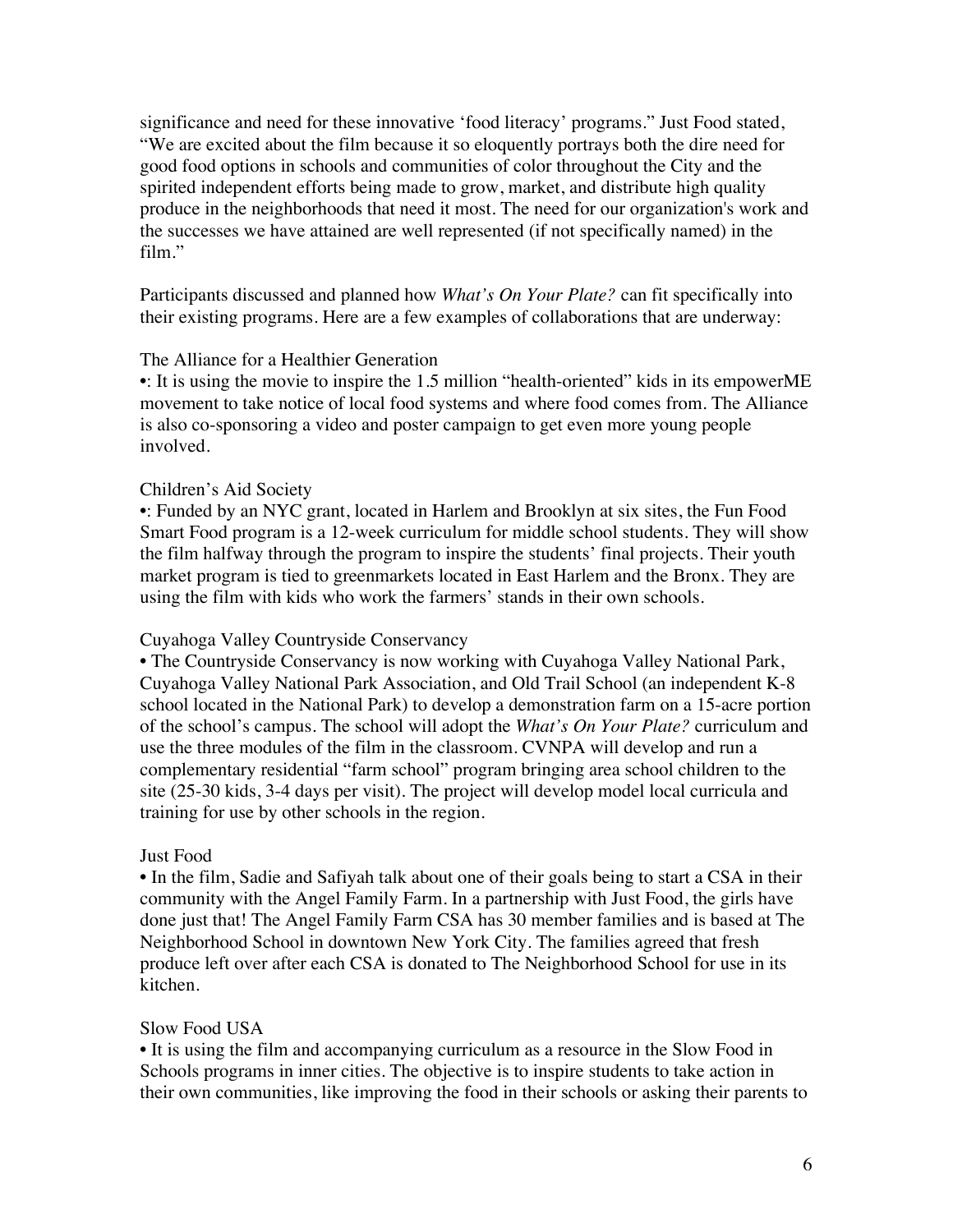join a CSA. In September 2009, Slow Food organized a national eat-in; materials about *What's On Your Plate?* were displayed at a number of local events, and the film was played at an eat-in in Williamsburg.

The initial summit took place in the dawn of the Obama administration. Policy issues were on the minds of everyone in the room. Participants knew the film had the potential to lead to advocacy efforts around school food issues, and that the film could help put a human face on policy issues, sparking audiences to add their stories of struggle and triumph to create a compelling resource for lobbying groups.

Some suggestions of resources and possible actions that surfaced at the summit included:

#### Child Nutrition Reauthorization Act

The Child Nutrition Reauthorization Act was identified as a key opportunity for the whole movement. It expired on September 30th, 2009 but has been postponed until March 2010. This act determines the parameters around programs to improve access, meal quality and nutrition for millions of children, particularly low-income children in child care (the Child and Adult Care Food Program - CACFP), in school (breakfast and lunch programs), during out-of-school time (afterschool, on weekends and during the summer), and at home (the WIC Program).

Organizations are working to increase reimbursement programs and increase the budget for farm to school programs. At the summit, participants suggested targeting PTA's to take action on this act. The National Farm to School Network has suggested that audience members, "…could participate in a Child Nutrition Act petition or be provided talking points on how to present to the school board on improving school lunch."

#### Farm Bill, 2008 – 2012

As the new bill makes its way through Congress, it can impact international trade, environmental preservation, food safety, and the wellbeing of rural communities. It is up for review every four years. It was suggested to create a learning kit on what the Farm Bill is and who gets to lobby, while illustrating how legislation shapes policy.

Participants also suggested many action steps for parents and consumers:

- Plant a garden in your yard, in a window box, or in a pot
- Join/Start a CSA
- Join your school's wellness committee

• Talk to local representatives about gardens, playgrounds, farmers markets, and healthy food initiatives for your city or town

- Get to know the food service providers at your school and work with them to improve your school food
- Grow fruits and vegetables at your school
- Start a cooking program in your school or community center
- Host a house party and show the film
- Parent-to-Parent cooking parties where you can share your children's favorite recipes
- Kid Parties: hats, giveaways, menus, recipes, cook together, menu of asks remove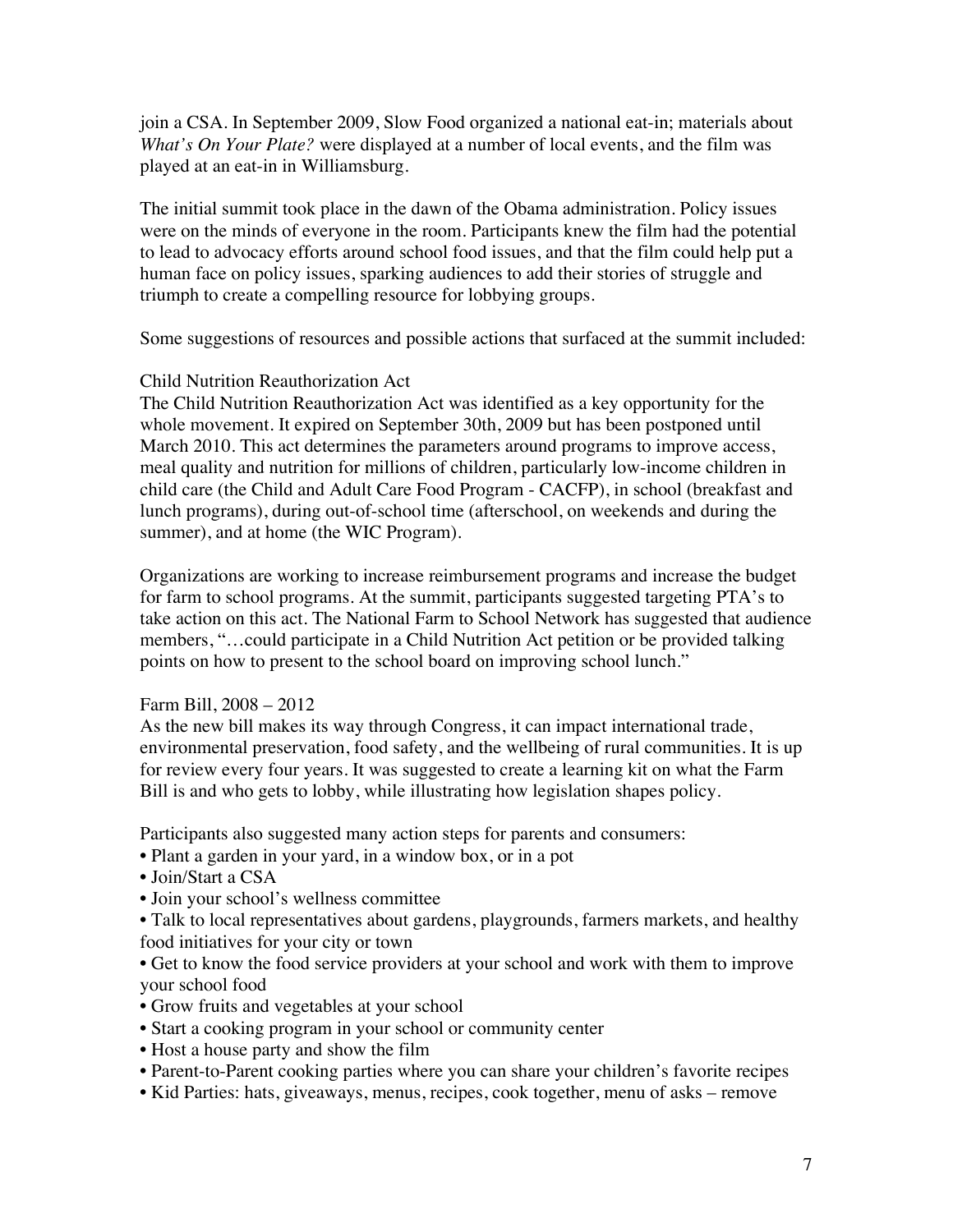high-fructose corn syrup, RBGH, etc.

- Cook a family dinner using local food
- Seek out healthy options and educate yourself about where your food comes from

The summit marked the beginning of the development of ideas for the community engagement campaign. Aubin Pictures has since forged relationships with a number of partners and is constantly seeking new allies.

In the closing pages, we provide you with details about the many people behind *What's On Your Plate?*: the filmmakers, advisors, and partners. We hope we have sparked your interest in joining us. Thank you for reading!

## **WHO'S BEHIND THE SCENES**

#### **Filmmakers:**

**Catherine Gund**, Director and Producer, is the founder of Aubin Pictures, an Emmy Award-nominated filmmaker, writer, and organizer. Her media work — which focuses on arts and culture, HIV/AIDS and reproductive health, and other social justice issues — has screened around the world in festivals and theaters, on PBS and the Sundance Channel, and at community-based organizations, universities, and museums. As a filmmaker who has worked in all aspects of production for 20 years, her interest is in telling stories and finding the details that educate and inspire. Gund's productions include MOTHERLAND AFGHANISTAN (AFI Fest Official Selection; PBS broadcast); A TOUCH OF GREATNESS (Best Documentary Award, Hamptons Film Festival; PBS broadcast; Emmy nomination); and ON HOSTILE GROUND (Sundance Channel broadcast). She co-founded the Third Wave Foundation and was on the founding board of Working Films. She has served on the advisory council for MediaRights.org and as a consultant for the Robeson Fund. Catherine currently serves on the Manhattan Borough President's Food and Climate Steering Committee

**Tanya Selvaratnam**, Producer, is a producer, writer, actor, and activist. In addition to WHAT'S ON YOUR PLATE?, she most recently produced Chiara Clemente's OUR CITY DREAMS (Locarno and Hamptons Film Festivals; Film Forum; Sundance Channel) and was the Artist Liaison for the 30 Americans exhibition at the Rubell Family Collection. She also produced Jed Weintrob's ON\_LINE (Sundance and Berlin Film Festivals; theatrical and cable distribution), Gabri Christa's short DOMINO (The Black Filmmakers Foundation Lab), and executive-produced Jed Weintrob's THE F WORD (Tribeca Film Festival; IFC Channel). She has been a resident artist at Yaddo, Blue Mountain Center, Voice & Vision Theater, and the Institute on Arts & Civic Dialogue. Tanya has served on the boards of the Third Wave Foundation and Groundswell Community Mural Project; and worked as a Project Coordinator with the Ms. Foundation, World Health Organization and the NGO Forum on Women.

**Nancy C. Kennedy**, Editor, is a New York-based editor who has edited several awardwinning films including Sundance Grand Jury winner WHY WE FIGHT (2005), FOR THE BIBLE TELLS ME SO, THANK YOU AND GOODNIGHT, and RIDING THE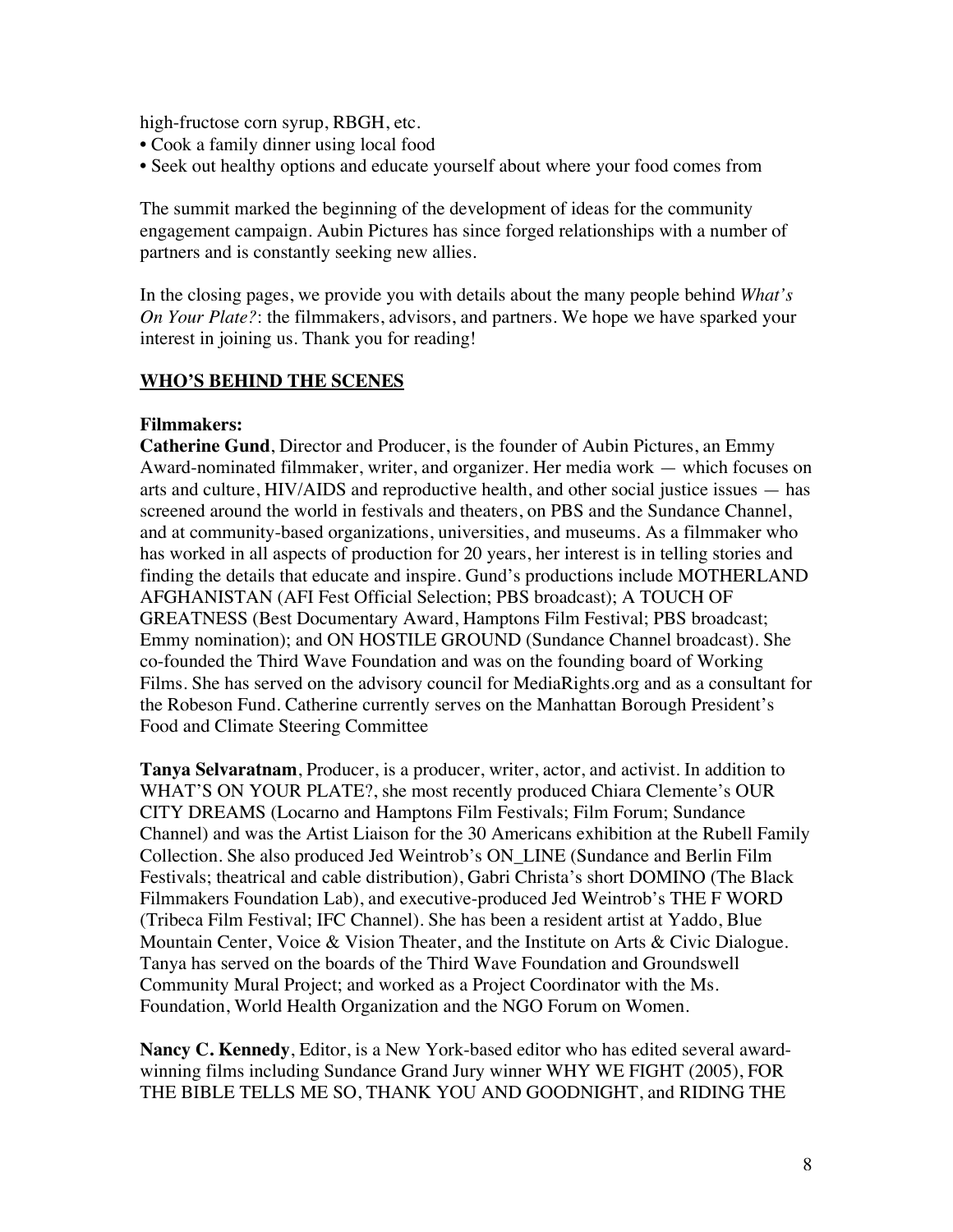RAILS. She has also co-directed and edited several independent documentaries, most recently, WHO DOES SHE THINK SHE IS, BLUEGRASS JOURNEY, and WHO'S ON FIRST (baseball comes to Greece) and is currently producing and directing a film about feminism, SHE'S BEAUTIFUL WHEN SHE'S ANGRY. Her many editing credits include work at all the major networks on television series such as Great Performances, American Experience, Wide Angle, American Masters, and National Geographic Specials, among others.

**Sadie Rain Hope-Gund**, Co-Producer, loves to read, write, travel and eat ice cream. She attends the Manhattan Academy of Technology/PS126 and lives in New York City with her three little brothers, Kofi, Rio and Tenzin. She is a vegetarian and has geneticallylinked high cholesterol which she controls through diet. Her favorite sports are fencing and figure skating.

**Safiyah Kai Russell Riddle**, Co-Producer, is a very active New Yorker, mainly because she loves every sport, but soccer is by far her favorite. Safiyah has been a vegetarian "since the womb" (as she puts it) along with all of the other people in her family: mom, dad, older sister Aida, and younger brother Sankofa. Safiyah attends the Manhattan Academy of Technology/PS126. She loves to read, write, draw, and hang out with friends.

**Mary Jeys**, Outreach Coordinator, is a multi-media artist and activist. In addition to working with What's On Your Plate?, she is currently spearheading a local currency in Brooklyn. Mary has organized many events for New York academic institutions, most notably a conference on propaganda, Where the Truth Lies, sponsored by the School of Visual Arts and hosted by the CUNY Graduate Center. She has participated in various residencies, including LMCC's Swing Space in New York and \_gaia's Wonder Women in New Jersey. She lives and makes art in Brooklyn.

**Nell Marantz**, Associate Producer, has an M.S. Ed from Bank Street College of Education. She taught for 5 years in New York City, working with children from diverse backgrounds and with a wide range of abilities and special needs. She brings her knowledge of education and development to her work at Aubin Pictures, as she strives to make documentaries accessible and educational to a wide audience. She lives in New York City.

#### **Curriculum Developer:**

Based in a solar-powered classroom on Manhattan's East River waterfront, **Solar One** has operated since 2003 as New York City's "Green Energy, Arts and Education Center." They are dedicated to providing residents of all ages and backgrounds with the vision, knowledge and resources to attain an environmentally sustainable future for New York City. Each year their award-winning public programs engage tens of thousands of New Yorkers from throughout the five boroughs of the city.

Solar One's K-12 Education courses explore relationships between the natural and built environment, using the urban ecology of New York City as a focal point to investigate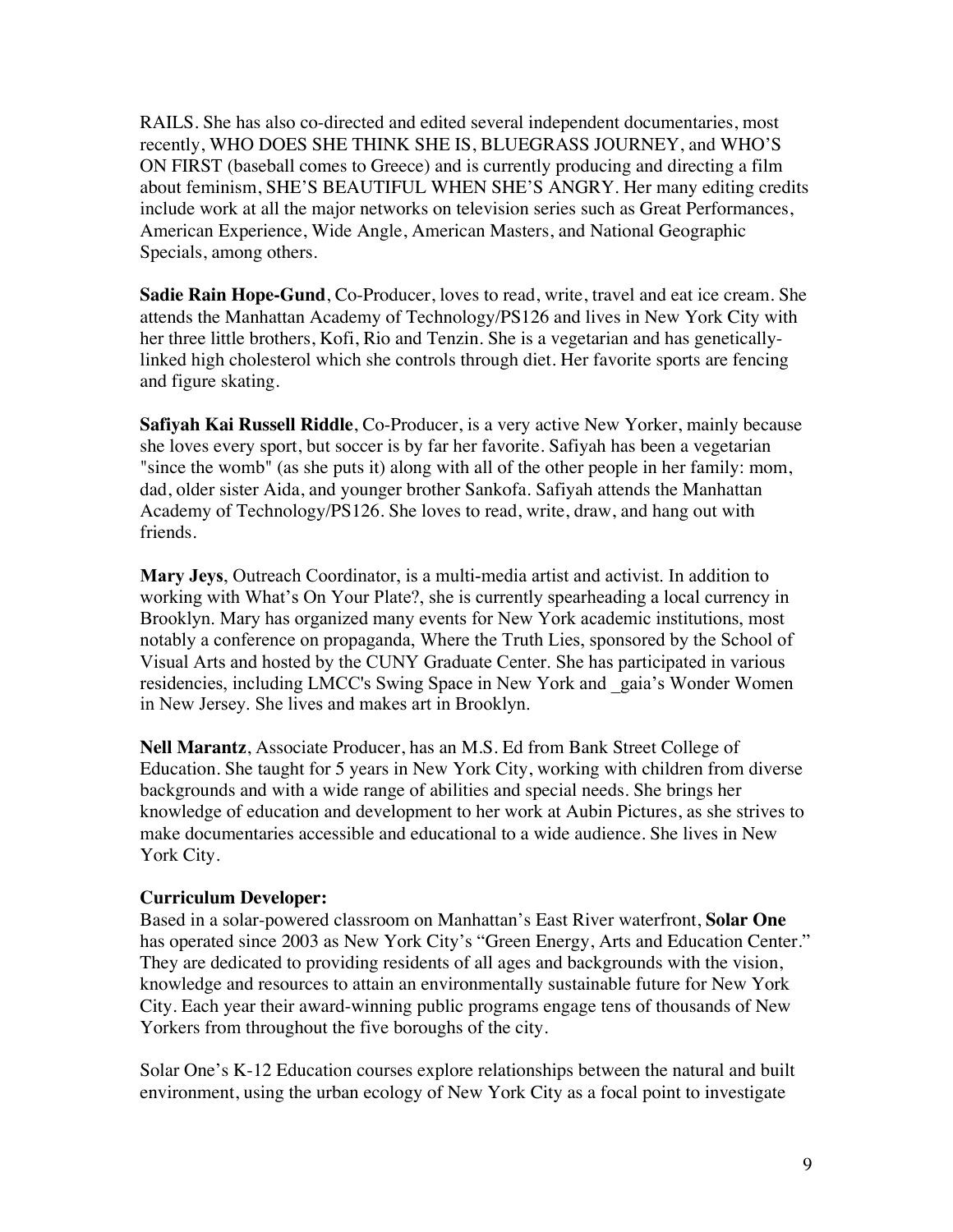concepts of environmental sustainability. Their courses are tailored to specific grade levels and designed to meet or exceed New York State standards for math, science, and language arts.

## **Website Developer:**

**Futurefarmers** is a group of artists and designers working together since 1995. They are bound together by a common interest in creating work that challenges current social, political and economic systems. The design studio serves as a platform to support art projects, artist-in-residency programs and research interests. Their work has been exhibited in the Whitney Biennial, New York MOMA, Cooper Hewitt National Design Museum and has garnered several international grants and awards, including Ars Electronica Golden Nica, Creative Capital Grant, and Transmediale New Media Award. (http://www.futurefarmers.com/)

#### **Advisory Council:**

**Kate Adamick** is the lead food systems consultant for the Orfalea Fund's s'Cool Food Initiative in Santa Barbara and for the Children's Health Foundation's Lunch for Life project in Aspen.

**Dan Barber** is the chef and co-owner of Blue Hill restaurant in New York City, which celebrates the farms of the Hudson Valley, and serves on the board of Stone Barns Center for Food and Agriculture.

**Chef Ann Cooper** is a renegade lunch lady and the author of "Lunch Lessons: Changing the Way We Feed Our Children."

**John S. Johnson** is the founder of Eyebeam and the Filmmakers Collaborative.

**Van Jones**, an eco-visionary and activist, is the author of The New York Times bestseller, "The Green Collar Economy."

**Jonathan Kevles** is a Senior Representative for the Sierra Club's Clean Energy Solutions Campaign.

**Anna Lappé** is a national bestselling author who leads the Cambridge-based Small Planet Institute.

**Katrina T. Monzón** helped develop the Child Nutrition Initiative at the New York office of the Children's Defense Fund.

**Raj Patel** is an activist and author of "Stuffed and Starved: The Hidden Battle for the World Food System."

**Kimberly Perry** is an executive with the Alliance for a Healthier Generation, a joint venture of the William J. Clinton Foundation and the American Heart Association.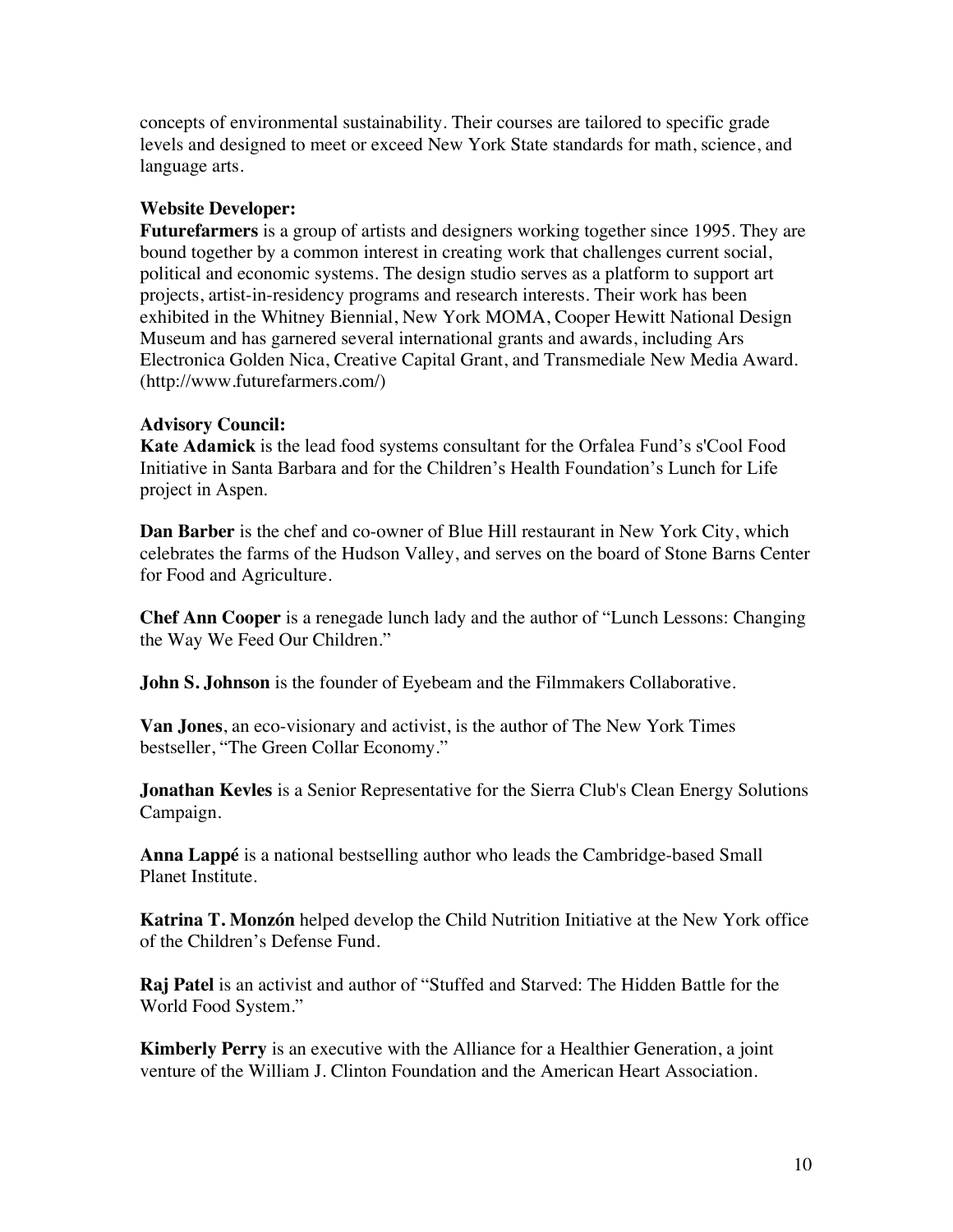**Michael Pollan** is the bestselling author of many books about the intersection of the human and natural worlds, including "In Defense of Food: An Eater's Manifesto," and "The Omnivore's Dilemma: A Natural History of Four Meals."

**Anna Deavere Smith** is an actor, playwright and university professor.

**Bryant Terry** is an eco-chef and author of "Grub: Ideas for an Urban Organic Kitchen."

**Alice Waters** is the founder of Chez Panisse and The Edible Schoolyard in Berkeley.

**Aaron Woolf** is the director and producer of the critically acclaimed film, *King Corn*, the cult film about two friends, one acre of corn, and the subsidized crop that drives our fastfood nation.

**Partner List (thus far and growing…):**

**Active Citizen Project** website is a forum to turn our thoughts and ideas about politics and life into actions that change the conditions in which we live. (http://www.thepeoplesplatform.com/)

**The Alliance for a Healthier Generation** is a partnership between the American Heart Association and the William J. Clinton Foundation to fight one of our nation's leading health threats – childhood obesity. (http://www.healthiergeneration.org/)

**Children's Aid Society** works to ensure the physical and emotional wellbeing of children and families. (http://www.childrensaidsociety.org/)

**Cuyahoga Valley Countryside Conservancy** is an innovative regional think-and-do tank working to establish entrepreneurial approaches to land use, farming and food systems across Northeast Ohio. (http://www.cvcountryside.org/ )

**Fair Food Network** is a non-profit organization that works in partnership with other organizations to design a food system that upholds the fundamental right to healthy, fresh and sustainably-grown food, especially in historically-excluded communities. (http://www.fairfoodnetwork.org/)

**The Garden Project** provides structure and support to former offenders and those at risk of offending through job training in gardening, community service, counseling and assistance in continuing education. (http://www.gardenproject.org/thegardenproject.htm)

**Harvest Home** is committed to making farm fresh produce available to neighborhoods with limited access; to strengthen local communities by providing a place where residents can come together to share ideas; improve nutrition and support local agriculture. (http://www.harvesthomefm.org)

**The James Beard Foundation** works to celebrate, preserve, and nurture America's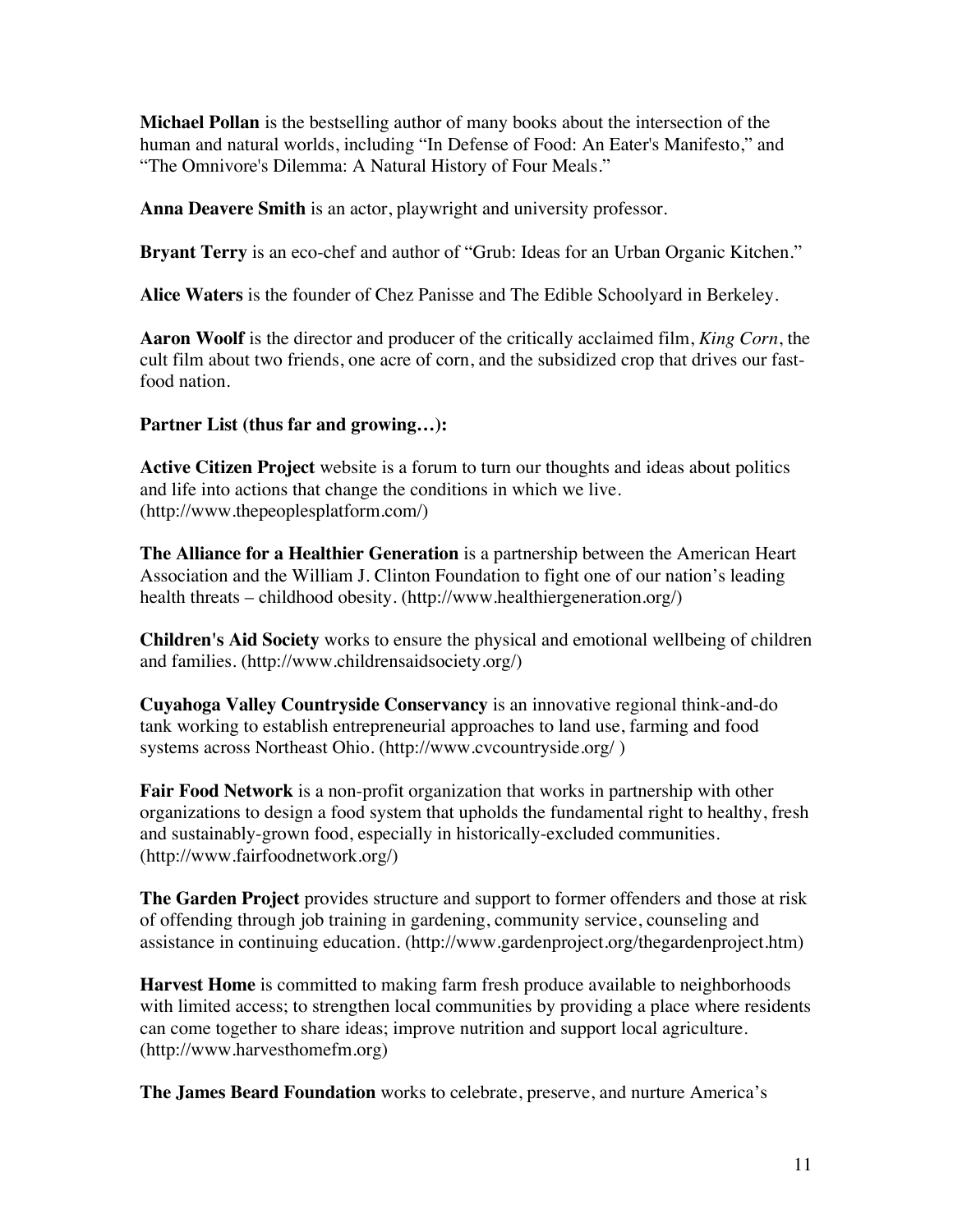culinary heritage and diversity in order to elevate the appreciation of our culinary excellence. (http://www.jamesbeard.org)

**Just Food** is a non-profit organization operating in the greater New York City region to address the needs of regional family farmers, community gardeners and underserved NYC neighborhoods. (http://www.justfood.org/jf)

**Lower East Side Girls Club** provides a place where girls and young women (8-23 years old) can grow, learn, have fun, and develop confidence in themselves and their ability to make a difference in the world. (http://www.girlsclub.org)

**Lunch Lessons** is Chef Ann Cooper's blog, working to transform cafeterias into culinary classrooms for students — one school lunch at a time. (http://www.chefann.com)

**The Manhattan Borough President's Office** under the leadership of BP Scott Stringer preserves the mandate of protecting its constituents. One of its many initiatives includes "Go Green," which brings farmers markets and green living ideas to underserved communities. (http://www.mbpo.org)

**National Farm to School Network** sprouted from the desire to support communitybased food systems, strengthen family farms, and improve student health by reducing childhood obesity. (http://www.farmtoschool.org/)

**The Nelson Institute for Environmental Studies at the University of Wisconsin-Madison** is a pioneer in the development of interdisciplinary environmental learning and inquiry. (http://www.ies.wisc.edu)

**New York Coalition for Healthy School Food** works to promote optional plant-based entrees, healthy snack foods, farm to school programs, and nutrition education to encourage healthier choices. (http://www.healthylunches.org/index.htm)

**Plow to Plate Initiative** is a community coalition that works to support locals farms, food, and health, sponsored by the New Milford Hospital, in Connecticut. (http://www.plowtoplate.org)

**S'cool Food Initiative's** mission is to create a community of healthy children across Santa Barbara County who make educated food choices throughout their lives. (http://www.scoolfood.org/welcome/index.cfm)

**Slow Food USA** counteracts fast food and fast life, the disappearance of local food traditions and people's dwindling interest in the food they eat, where it comes from, how it tastes and how our food choices affect the rest of the world. (http://www.slowfoodusa.org)

**Small Planet Institute** works to further an historic transition: a worldwide shift from the dominant, failing notion of democracy — as something done to us or for us — toward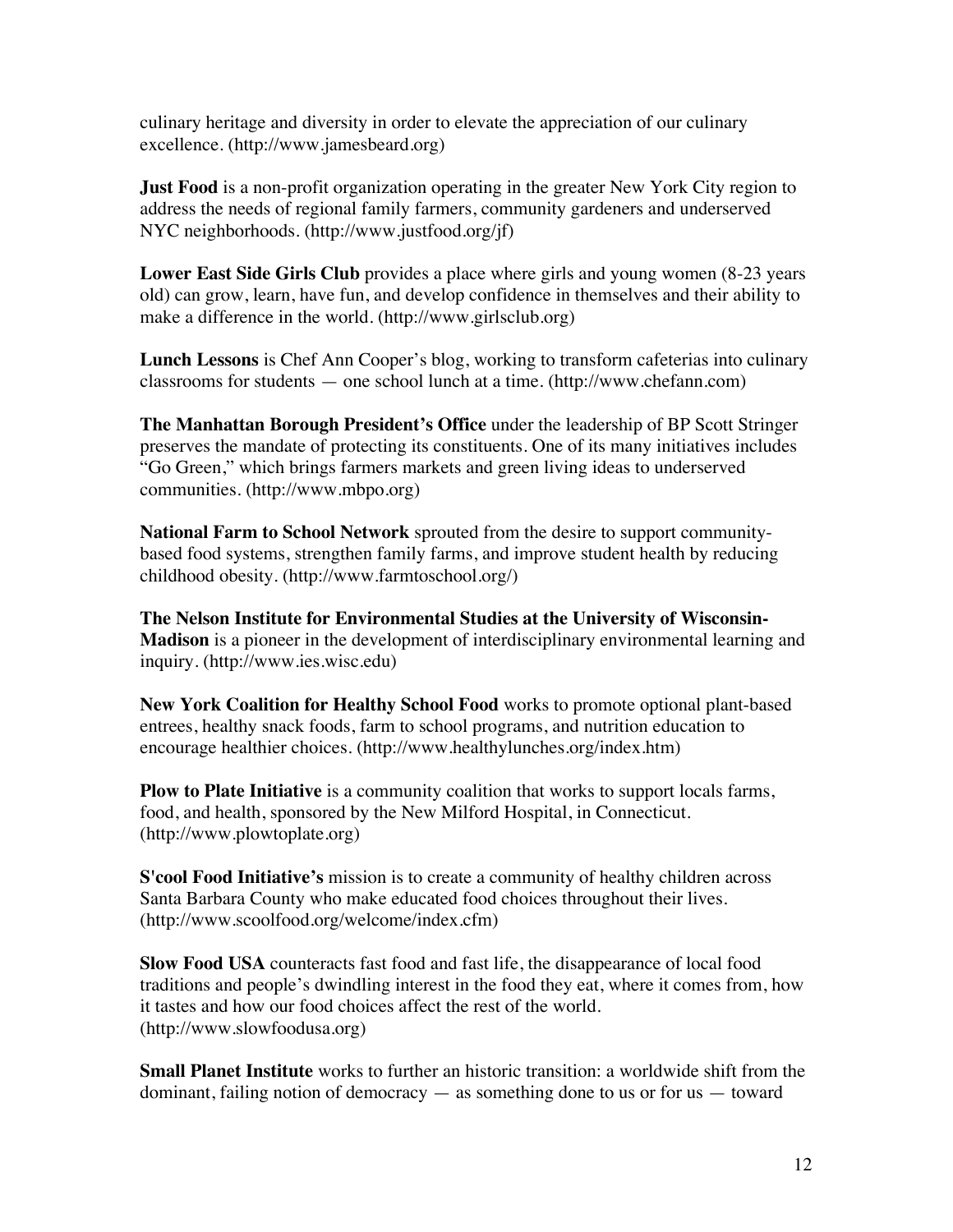democracy as a rewarding way of life: a culture in which citizens infuse the values of inclusion, fairness and mutual accountability into all dimensions of public life. (http://www.smallplanetinstitute.org)

**Solar One**'s mission is to empower people of all ages with the vision, knowledge and resources to attain a more environmentally sound and sustainable future. (http://solar1.org)

**Stone Barns Center for Food and Agriculture** is a farm, four-star restaurant, a classroom–an exhibit, a laboratory, a campus. (http://www.stonebarnscenter.org/)

**Sustainable Table** celebrates local sustainable food, educates consumers on food-related issues and works to build community through food. (http://www.sustainabletable.org)

**The Sylvia Center** is a non-profit organization dedicated to introducing children to the life-giving pleasures of fresh food from the farm. They inspire young people- predominantly in underserved communities--to discover good nutrition through joyful, delicious experiences with healthful, seasonal fruits and vegetables, on the farm and in the kitchen. (http://www.sylviacenter.org)